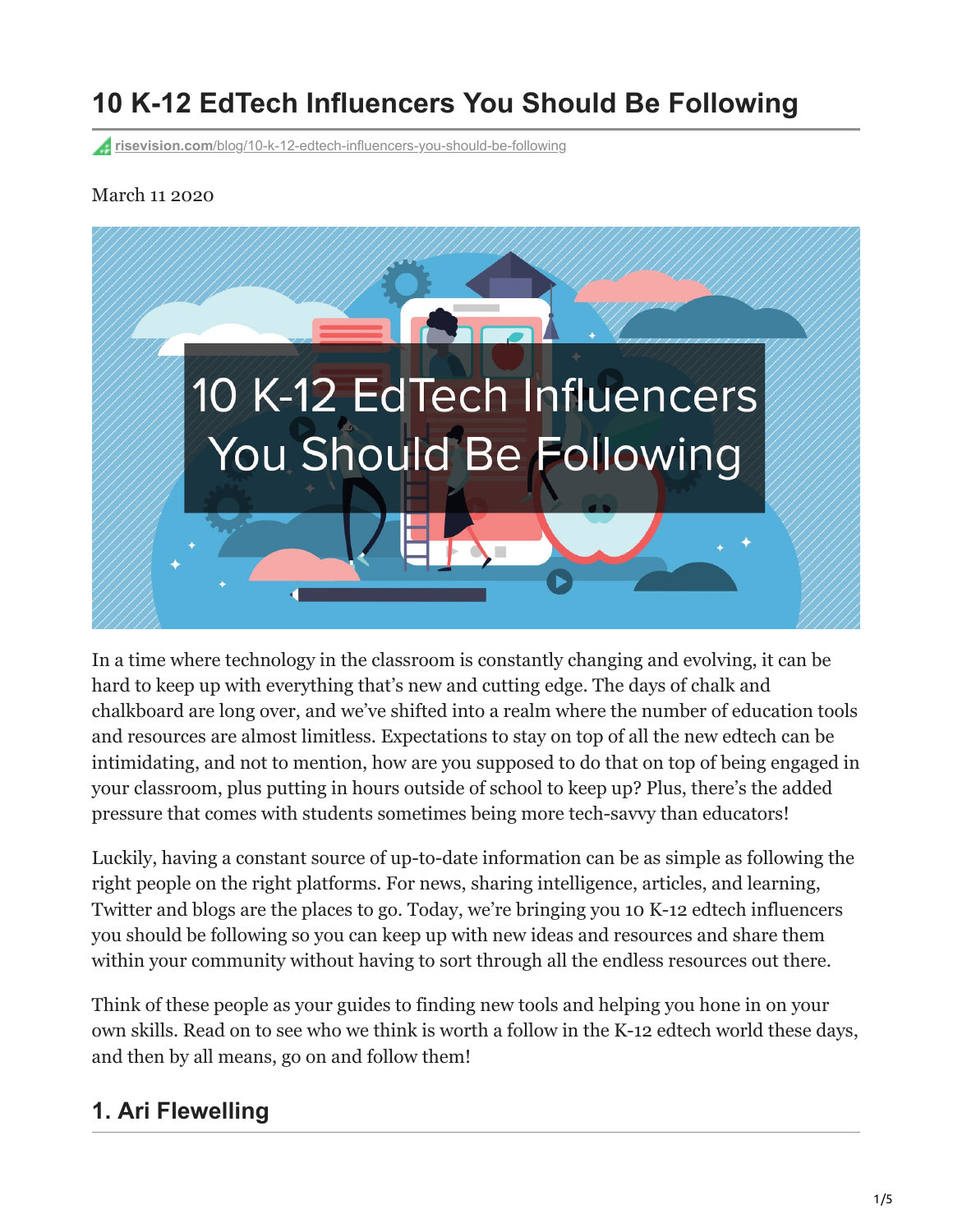#### **[Twitter](https://twitter.com/EdTechAri)**

Ari Flewelling is an Educational Technology Specialist who focuses on pedagogy first technology integration to enhance student achievement. Flewelling's Twitter banner [hilariously reads, "Cool on the internet, even cooler IRL" \(a true legend\), and she has a vlog](https://www.youtube.com/watch?v=H9lR43zXiA0) series of the same namesake where she enthusiastically shares edtech tips and info. In high demand as a speaker, her coaching and engagements help teachers feel comfortable integrating tech with lesson plans.

#### **2. Nicole Tucker-Smith**

- [Twitter](https://twitter.com/mstuckersmith)
- [Blog](https://www.lessoncast.com/)
- Co-founder of [Lessoncast](https://www.lessoncast.com/)

A former teacher and professional learning leader for Baltimore County Public Schools with experience in many walks of the education world, Tucker-Smith is also the co-founder of Lessoncast, a software designed to transform professional development for teachers that focuses on helping schools implement inclusive leadership and teaching practices.

Tucker-Smith's [blog on the Lessoncast website](https://www.lessoncast.com/) is updated regularly with useful resources, [and she also co-authored a book, "Supercharge Your Professional Learning, 40 Practical](http://castpublishing.org/books-media/supercharge-your-professional-learning/) Strategies that Improve Adult Learning" alongside [Kasia Derbiszewska.](https://twitter.com/kasia_udlworks)

#### **3. Graeme Plant**

**[Twitter](https://twitter.com/monsieur_plant1)** 

[Graeme Plant is the Learning Technologies Coordinator for Thames Valley District School](https://www.tvdsb.ca/en/index.aspx) Board, one of the largest school districts in Ontario, who helps teachers and students integrate new technologies adopted by the district into the classroom. As an integral piece of a large, forward-thinking school district, Plant's Twitter feed is an amazing resource for success stories of recently adopted tech projects, and is a leading example of why sharing ideas and passions is so important! Plant inspires and influences the EdTech world well beyond his own community.

#### **4. Alice Keeler**

- [Twitter](https://twitter.com/alicekeeler)
- [Blog](https://alicekeeler.com/)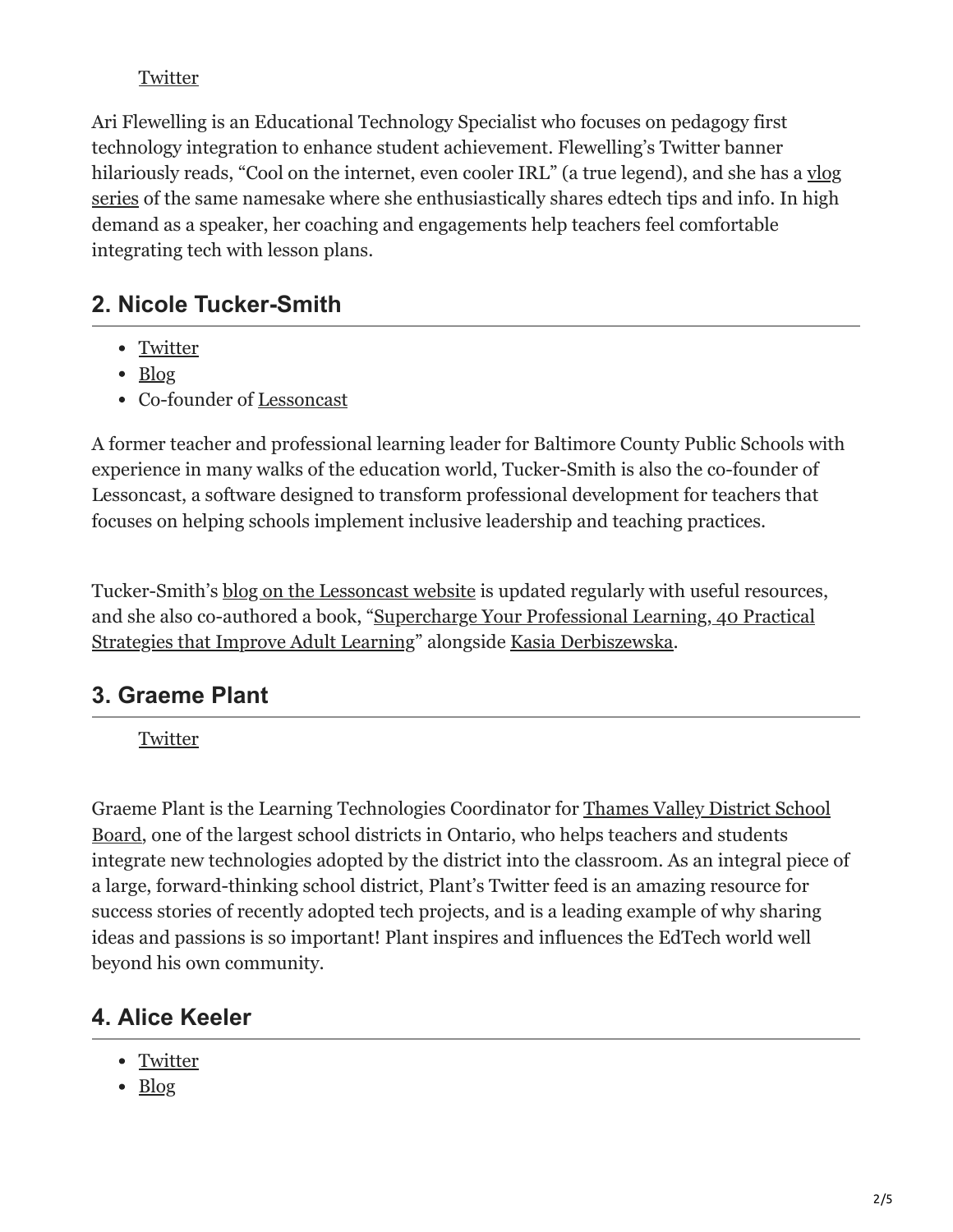Keeler's bio reads, "Mom, teacher, author, Google Certified Innovator, keynote speaker, and workshop presenter" - it's hard to narrow her scope of influence down to anything less! An EdTech integration expert, Keeler's impact as a speaker can also be soaked up by reading her blog, and subscribing to her [weekly newsletter](https://app.birdsend.co/forms/883/hosted) for a fresh flow of new ideas. Keeler's unique perspective on facilitating a student-centered classroom is one worth working into your everyday thinking.

### **5. Per Emanuelsson**

- [Soundtrap Twitter](https://twitter.com/soundtrap)
- [Personal Twitter](https://twitter.com/peema)
- [Soundtrap](https://www.soundtrap.com/edu/)

Per Emanuelsson is the CEO and Co-founder of Soundtrap, and if you haven't heard of Soundtrap, consider this your formal invite to jump on the bandwagon! Soundtrap is an online collaborative music and podcast recording studio that gives students shared access to an easy to navigate DAW. DAWs are typically outrageously expensive, have a dramatic learning curve, and require loads of storage to run smoothly. Soundtrap's completely online platform solves all of that.

In addition to being a world class edtech learning product, Soundtrap's Twitter feed is a great resource for ideas to integrate music and sound learning into regular classroom activities. After the acquisition by Spotify in 2018, Emanuelsson and the Soundtrap team continue to evolve this product into an incredible tool for giving students who may have a fear of "pen to paper" storytelling another medium to share their voice.

### **6. Dr. Monica Burns**

- [Twitter](https://twitter.com/ClassTechTips)
- $\bullet$  [Blog](https://classtechtips.com/blog/)

Dr. Monica Burns is an educator, author, speaker, and edtech consultant whose career outside of chalk-to-chalkboard classroom education sort of happened as… an accident! After an invite to speak at a teaching event in 2012 to share her tips on using tech in the classroom, her passion for sharing ideas and keeping up with the latest innovations snowballed into a passion!

Dr. Burns has authored [5 books](https://classtechtips.com/books/) that have been widely shared among the edtech community. And, for short bursts of information, you can also subscribe to her weekly newsletter, or if you're a podcast fan, Dr. Burns has [one of those](https://classtechtips.com/category/podcast/) too!

### **7. Matt Renwick**

• [Twitter](https://twitter.com/ReadByExample)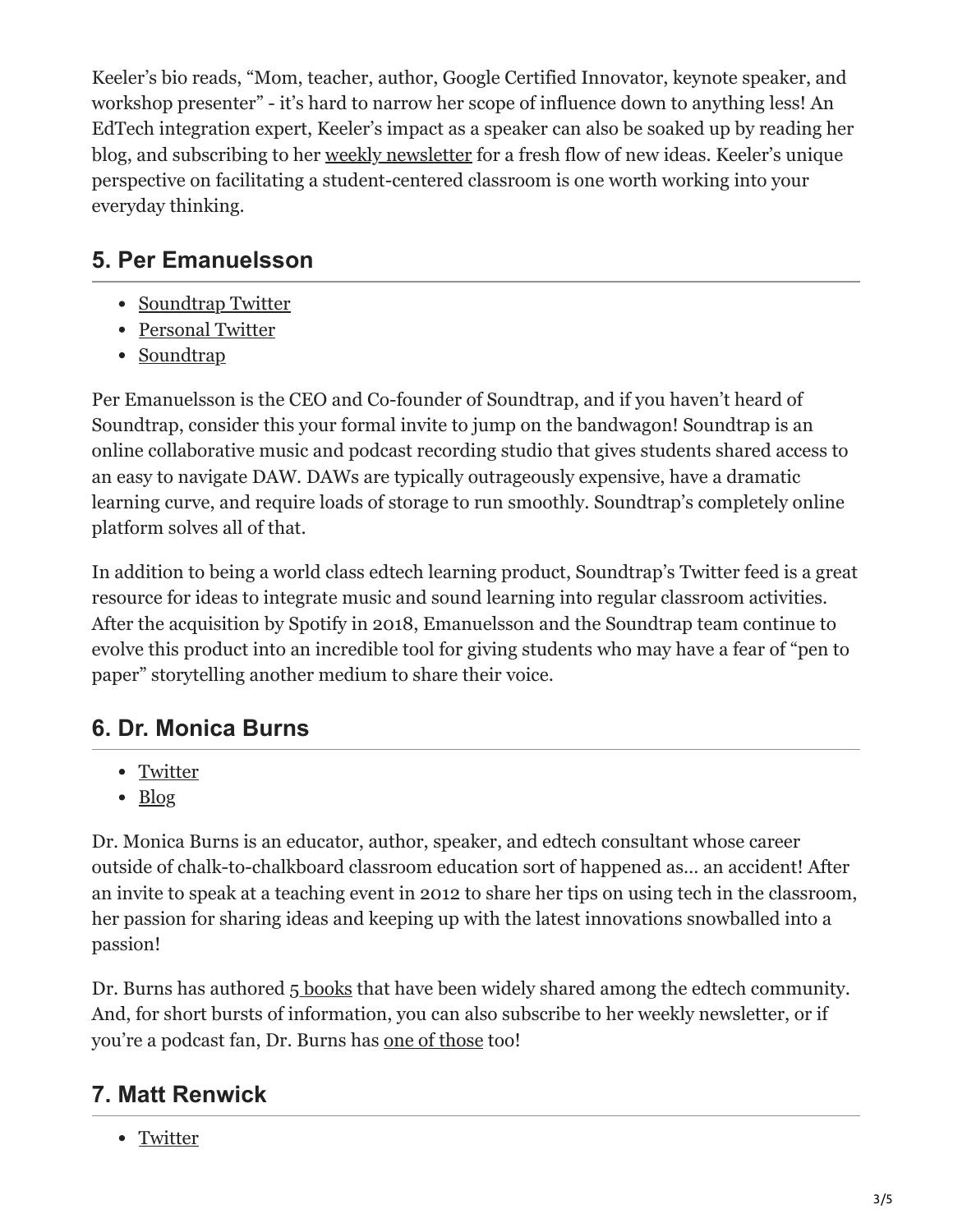• [Blog](https://readingbyexample.com/)

Matt Renwick is the principal at Mineral Point Elementary with over 20 years of experience in the education realm. Renwick's blog, ["Reading by Example](https://readingbyexample.com/)", is a collaborative writing space that calls on the voices of educators around the country to share thoughts and ideas. In addition to being a helpful resource, "Reading by Example" has also been recognised as one of the top 50 Education IT Blogs for 3 years.

[With two published books under his belt, one on c](https://mattrenwick.com/publications/5-myths-about-classroom-technology/)[reating digital portfolios](https://mattrenwick.com/publications/digital-portfolios-in-the-classroom/) [and one on myths](https://mattrenwick.com/publications/5-myths-about-classroom-technology/) about classroom technology, Renwick is both a wealth of information and a curator of thoughts.

And as a bonus, Renwick keeps his Twitter bio up to date with what he's currently reading so you can check it out too.

# **8. Jimmy Casas**

- [Twitter](https://twitter.com/casas_jimmy)
- [Podcast](https://www.jimmycasas.com/podcast)
- [Blog](https://www.jimmycasas.com/blog/)

As the CEO and president of J Casas and associates, Casas' goal is to provide coaching and support for top level educators who don't have access to direct feedback and developmental guidance. His forthcoming book "Live Your Excellence - Bring Your Best Self to School Every [Day" is due out March 12th and will be his sixth publication to hit shelves. Casas' Twitter feed](https://www.jimmycasas.com/publications) is a great place to scroll through for helpful articles and ideas, and his [podcast](https://www.jimmycasas.com/podcast) is a great listen if you're on the go.

# **9. Dr. Jennifer Parker**

#### **[Twitter](https://twitter.com/drjennparker)**

Recipient of the 2018 [ISTE Award for Oustanding Leadership](https://www.iste.org/explore/Press-Releases/Leaders%20in%20Edtech%20Honored%20with%20Prestigious%20ISTE%20Awards?articleid=2200), Dr. Jennifer Parker's experience in the edtech world includes being the co-creator of the **[21things Project](https://www.21thingsproject.net/)**, an online space to connect educators with teaching and learning resources, a co-facilitator of the [Macomb 2020 Blended Learning Academy](https://www.macomb2020.net/), co-author of the "Data Reference Manual for Michigan's Continuous School Improvement Process", and the State Project Lead for the [MISchoolData portal](https://www.mischooldata.org/). With her hands in this many pots, it's no wonder she's a thought leader in the edtech world. Follow her Twitter account for the latest and greatest in education.

# **10. Christopher Pappas**

#### **[Twitter](https://twitter.com/cpappas)**